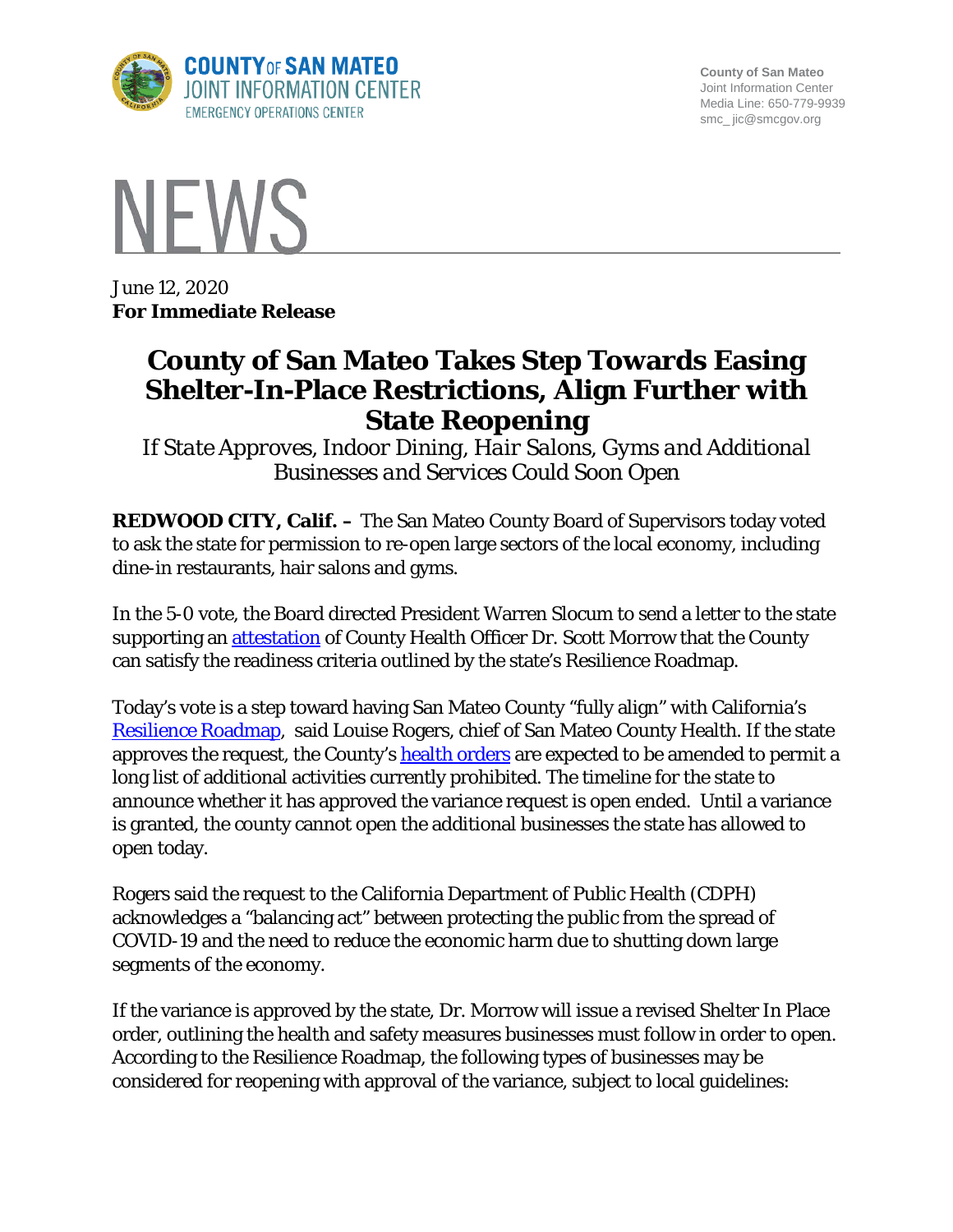- Dine-in restaurants
- Hair salons and barber shops
- Family entertainment centers
- Restaurants, wineries and bars
- Zoos and museums
- Gyms and fitness centers
- Hotels (for tourism and individual travel)
- Cardrooms
- Campgrounds and outdoor recreation
- Schools and day camps

Personal services like nail salons and tattoo parlors, playgrounds, concert venues and higher education are still not be allowed anywhere in the state.

"I am proud of the resilience our county has shown adhering to the shelter order, especially in communities like East Palo Alto and North Fair Oaks where many had to choose between their physical and economic health during this pandemic," said Board President Warren Slocum, whose District 4 includes both areas.

"Aligning with the state's roadmap will help our residents and businesses travel toward recovery safely which has always been the ultimate goal," Slocum said.

Speaking by videoconference to the Board of Supervisors, Rogers said the county has achieved several key health benchmarks. The number of individuals who test positive for COVID-19, for instance, has fallen to 2.3 percent during the past seven days, well below the state's [threshold of 5 percent](https://www.cdph.ca.gov/Programs/CID/DCDC/Pages/COVID-19/County_Variance_Attestation_Form.aspx) to allow further economic reopening.

In addition, the County has worked with local, state and federal health care providers to [increase capacity](https://www.smchealth.org/san-mateo-county-covid-19-and-other-health-data) to care for COVID-19 patients, built up a supply of personal protective equipment and put protocols in place to prevent and mitigate infections in nursing homes. Rogers said residents have a personal responsibility to continue to follow proper health and safety protocols that will remain in place, including:

- Washing hands frequently.
- Screening for COVID-19 symptoms and staying home if feeling ill.
- Social distancing.
- Avoiding large gatherings.
- Wearing face coverings in public.
- Isolating and quarantining individuals when necessary.